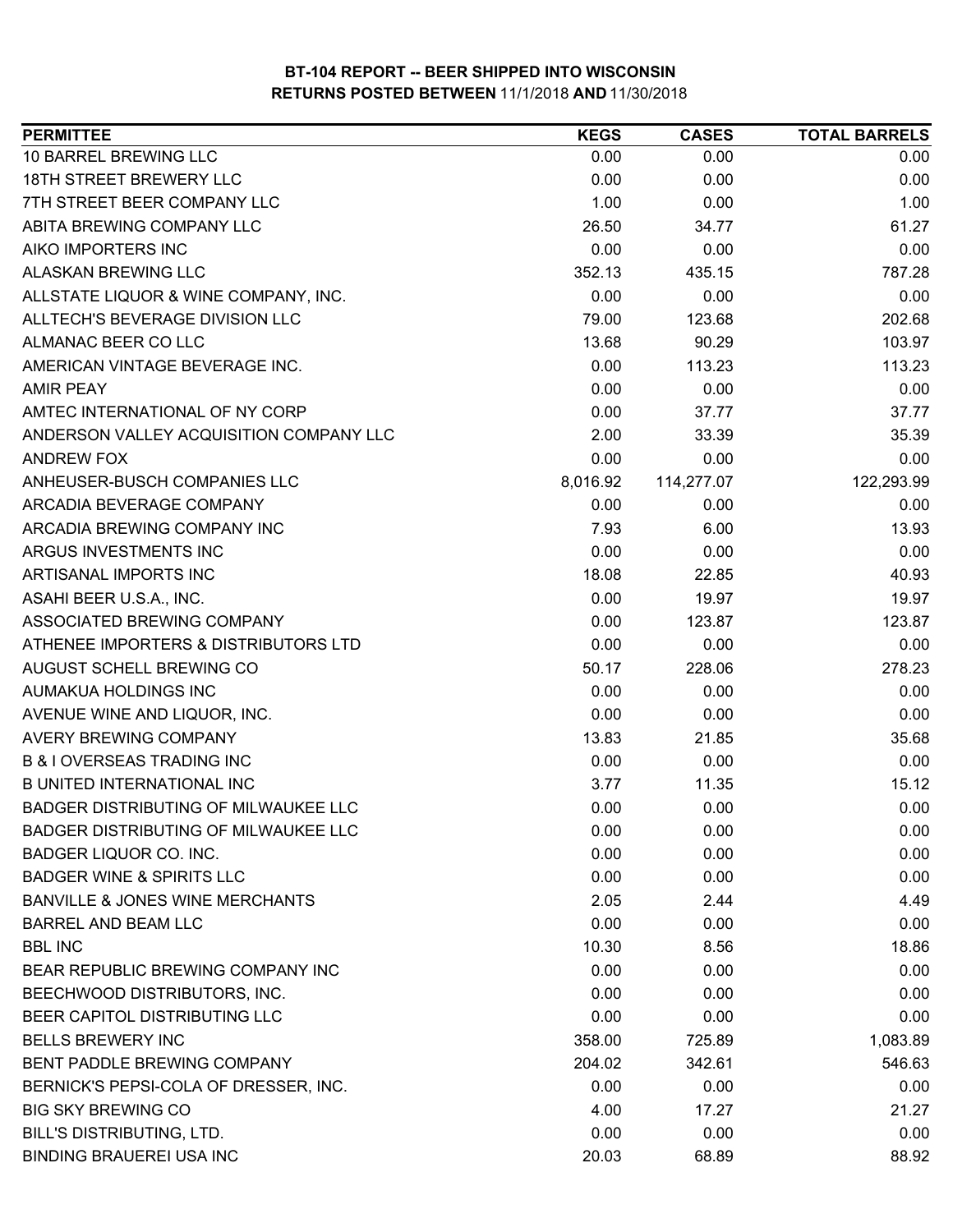| <b>PERMITTEE</b>                        | <b>KEGS</b> | <b>CASES</b> | <b>TOTAL BARRELS</b> |
|-----------------------------------------|-------------|--------------|----------------------|
| <b>BLACK LIST BEER LLC</b>              | 0.50        | 1.94         | 2.44                 |
| <b>BLACKROCKS BREWERY LLC</b>           | 4.75        | 29.00        | 33.75                |
| BLUE BLOOD BREWING COMPANY, INC         | 3.33        | 6.77         | 10.10                |
| BLUE POINT BREWING COMPANY INC          | 0.00        | 0.00         | 0.00                 |
| <b>BLUME BRAUHAUS LLC</b>               | 0.00        | 0.00         | 0.00                 |
| <b>BOSTON BEER CORPORATION</b>          | 529.83      | 4,084.78     | 4,614.61             |
| <b>BOULDER BEER INC</b>                 | 28.17       | 19.31        | 47.48                |
| BRAU BROTHERS BREWING COMPANY, LLC      | 0.00        | 0.00         | 0.00                 |
| BREAKTHRU BEVERAGE GROUP LLC            | 0.00        | 0.00         | 0.00                 |
| BREAKTHRU BEVERAGE GROUP LLC            | 0.00        | 0.00         | 0.00                 |
| BRECKENRIDGE BREWERY LLC                | 0.00        | 0.00         | 0.00                 |
| <b>BRIAN EWING</b>                      | 12.99       | 47.52        | 60.51                |
| BROWN-FORMAN CORPORATION                | 0.00        | 84.93        | 84.93                |
| BUFFALO CREEK BREWING LLC               | 6.00        | 11.61        | 17.61                |
| BUR OAK BREWING COMPANY LLC             | 0.00        | 0.00         | 0.00                 |
| C HAVEN IMPORTS LLC                     | 0.00        | 0.00         | 0.00                 |
| C.J.W., INC.                            | 0.00        | 0.00         | 0.00                 |
| CANAL STREET BREWING CO LLC             | 187.00      | 846.68       | 1,033.68             |
| CAPITOL-HUSTING COMPANY, INC.           | 0.00        | 0.00         | 0.00                 |
| CARRIAGE HOUSE IMPORTS, LTD.            | 0.00        | 103.22       | 103.22               |
| CASCADE BREWING COMPANY LLC             | 3.60        | 2.50         | 6.10                 |
| CENTRAL BEER IMPORT & EXPORT INC        | 0.00        | 0.00         | 0.00                 |
| <b>CHAD YAKOBSON</b>                    | 0.00        | 0.00         | 0.00                 |
| CHAS A BERNICK INC                      | 16.17       | 27.41        | 43.58                |
| CHAS A BERNICK INC                      | 0.00        | 0.00         | 0.00                 |
| <b>CHATHAM IMPORTS INC</b>              | 0.00        | 0.00         | 0.00                 |
| CHICAGO BREW WERKS INC                  | 0.50        | 0.00         | 0.50                 |
| <b>CHRIS MICHNER</b>                    | 0.00        | 0.00         | 0.00                 |
| <b>CHRISTIAN P SCHAEFER</b>             | 0.00        | 0.00         | 0.00                 |
| <b>CIGAR CITY BREWING LLC</b>           | 28.33       | 45.89        | 74.22                |
| CITY BREWING COMPANY, LLC               | 0.00        | 0.00         | 0.00                 |
| <b>CLASSIC BREWING COMPANY</b>          | 0.00        | 460.38       | 460.38               |
| COLD SPRING BREWING COMPANY             | 0.00        | 0.00         | 0.00                 |
| <b>COLLECTIVE ARTS USA LTD</b>          | 88.76       | 240.00       | 328.76               |
| <b>COMEBACK BREWING INC</b>             | 0.00        | 0.00         | 0.00                 |
| CORONADO BREWING COMPANY INC            | 14.05       | 17.85        | 31.90                |
| CRAFT BREW ALLIANCE INC                 | 0.00        | 0.00         | 0.00                 |
| <b>CRAFT IMPORTS LLC</b>                | 0.00        | 0.00         | 0.00                 |
| <b>CRAFT REVOLUTION LLC</b>             | 7.00        | 33.39        | 40.39                |
| <b>CROWN IMPORTS LLC</b>                | 0.00        | 13,137.13    | 13,137.13            |
| <b>CRYSTAL LAKE BEER COMPANY</b>        | 0.00        | 0.00         | 0.00                 |
| <b>CUSTOM CALIFORNIA CRAFT BEER LLC</b> | 0.00        | 0.00         | 0.00                 |
| D&V INTERNATIONAL INC                   | 23.48       | 13.15        | 36.63                |
| DANGEROUS MAN BREWING COMPANY LLC       | 0.00        | 0.00         | 0.00                 |
| <b>DANNY RAKOVIC</b>                    | 0.00        | 2.99         | 2.99                 |
|                                         |             |              |                      |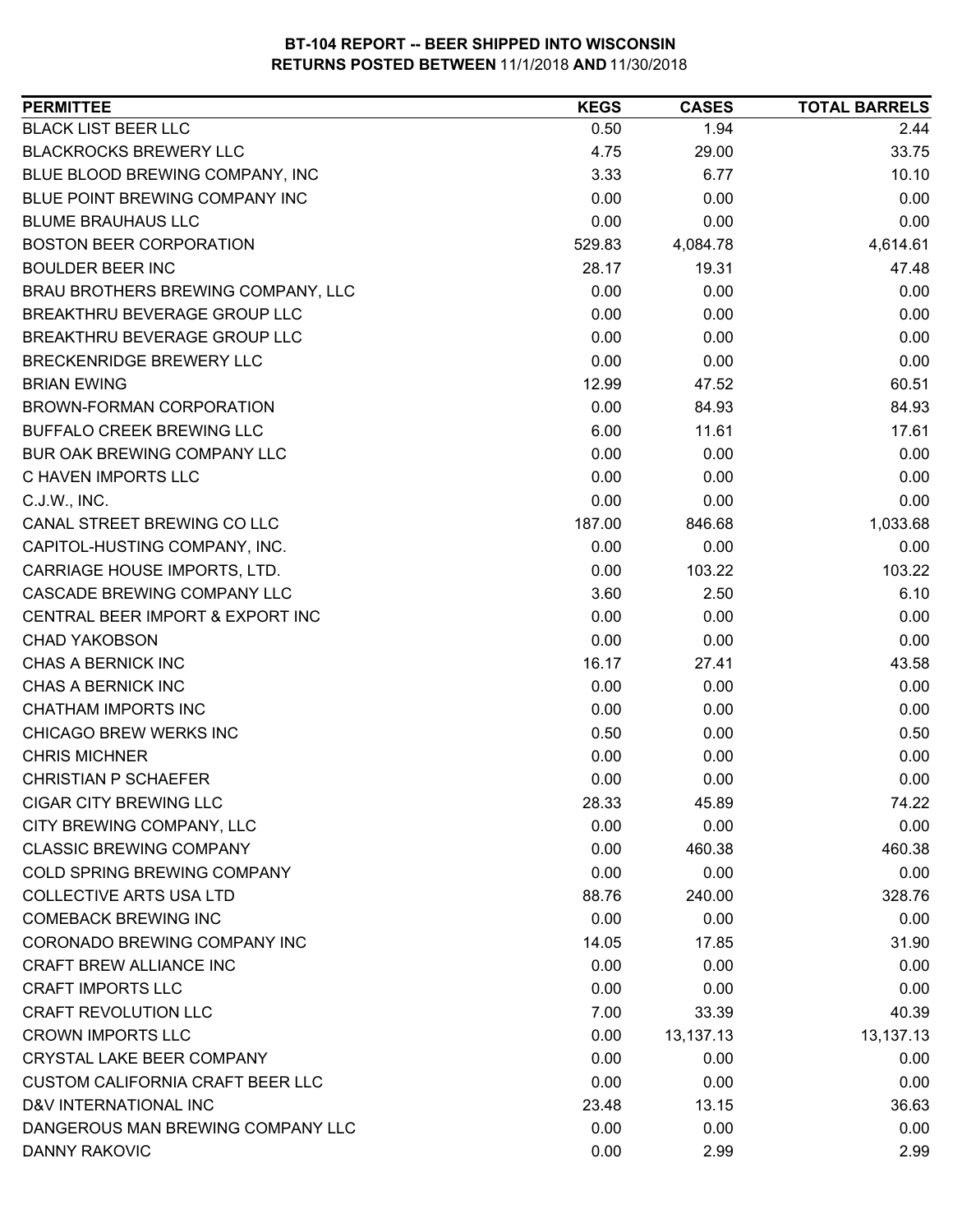| DAPPER BREWING COMPANY LLC<br>0.00<br>0.00<br>0.00<br>DEAN DISTRIBUTING, INC.<br>0.00<br>0.00<br>0.00<br>DEAN DISTRIBUTING, INC.<br>0.00<br>0.00<br>0.00<br>0.00<br><b>DEBORAH MARIE WINTER</b><br>0.12<br>0.12<br>DESCHUTES BREWERY INC<br>260.93<br>656.35<br>395.42<br>DESTIHL HOLDINGS LLC<br>0.00<br>0.00<br>0.00<br>DETROIT RIVERTOWN BREWING LLC<br>0.00<br>0.00<br>0.00<br><b>DIAGEO BEER COMPANY USA</b><br>446.96<br>2,629.83<br>3,076.79<br>DOANE DISTRIBUTING, INC.<br>0.00<br>0.00<br>0.00<br>DOGFISH HEAD CRAFT BREWERY LLC<br>127.46<br>31.50<br>95.96 |
|-----------------------------------------------------------------------------------------------------------------------------------------------------------------------------------------------------------------------------------------------------------------------------------------------------------------------------------------------------------------------------------------------------------------------------------------------------------------------------------------------------------------------------------------------------------------------|
|                                                                                                                                                                                                                                                                                                                                                                                                                                                                                                                                                                       |
|                                                                                                                                                                                                                                                                                                                                                                                                                                                                                                                                                                       |
|                                                                                                                                                                                                                                                                                                                                                                                                                                                                                                                                                                       |
|                                                                                                                                                                                                                                                                                                                                                                                                                                                                                                                                                                       |
|                                                                                                                                                                                                                                                                                                                                                                                                                                                                                                                                                                       |
|                                                                                                                                                                                                                                                                                                                                                                                                                                                                                                                                                                       |
|                                                                                                                                                                                                                                                                                                                                                                                                                                                                                                                                                                       |
|                                                                                                                                                                                                                                                                                                                                                                                                                                                                                                                                                                       |
|                                                                                                                                                                                                                                                                                                                                                                                                                                                                                                                                                                       |
|                                                                                                                                                                                                                                                                                                                                                                                                                                                                                                                                                                       |
| <b>DOYNA LTD</b><br>0.00<br>0.00<br>0.00                                                                                                                                                                                                                                                                                                                                                                                                                                                                                                                              |
| 136.07<br>20.37<br>115.70<br>DUVEL MOORTGAT USA LTD                                                                                                                                                                                                                                                                                                                                                                                                                                                                                                                   |
| 26.16<br>E & J GALLO WINERY<br>0.00<br>26.16                                                                                                                                                                                                                                                                                                                                                                                                                                                                                                                          |
| EASTERN LIQUORS USA INC<br>0.00<br>0.00<br>0.00                                                                                                                                                                                                                                                                                                                                                                                                                                                                                                                       |
| EINSTOK BEER COMPANY LP<br>0.00<br>0.00<br>0.00                                                                                                                                                                                                                                                                                                                                                                                                                                                                                                                       |
| EL DORADO BEVERAGE CO<br>0.00<br>0.00<br>0.00                                                                                                                                                                                                                                                                                                                                                                                                                                                                                                                         |
| 0.00<br>ELYSIAN BREWING COMPANY INC<br>0.00<br>0.00                                                                                                                                                                                                                                                                                                                                                                                                                                                                                                                   |
| EPIC BREWING COMPANY LLC<br>99.50<br>195.80<br>96.30                                                                                                                                                                                                                                                                                                                                                                                                                                                                                                                  |
| EPIC BREWING COMPANY LLC<br>23.80<br>16.30<br>7.50                                                                                                                                                                                                                                                                                                                                                                                                                                                                                                                    |
| 0.00<br>0.00<br>FABIANO BROTHERS - WISCONSIN LLC<br>0.00                                                                                                                                                                                                                                                                                                                                                                                                                                                                                                              |
| 92.16<br>FAIR STATE BREWING COOPERATIVE<br>44.17<br>47.99                                                                                                                                                                                                                                                                                                                                                                                                                                                                                                             |
| FINNEGANS BREW CO LLC<br>18.43<br>13.83<br>4.60                                                                                                                                                                                                                                                                                                                                                                                                                                                                                                                       |
| FLANIGAN DISTRIBUTING OF DOOR COUNTY, INC.<br>0.00<br>0.00<br>0.00                                                                                                                                                                                                                                                                                                                                                                                                                                                                                                    |
| FLYING DOG BREWERY LLLP<br>0.00<br>20.90<br>20.90                                                                                                                                                                                                                                                                                                                                                                                                                                                                                                                     |
| 0.00<br>0.00<br>0.00<br>FOUR SEASONS BEER DISTRIBUTORS INC                                                                                                                                                                                                                                                                                                                                                                                                                                                                                                            |
| FRANK BEER DISTRIBUTORS, INC.<br>0.00<br>0.00<br>0.00                                                                                                                                                                                                                                                                                                                                                                                                                                                                                                                 |
| FRANK BEER SOUTH LLC<br>0.00<br>0.00<br>0.00                                                                                                                                                                                                                                                                                                                                                                                                                                                                                                                          |
| FRANK LIQUOR COMPANY, INC.<br>92.94<br>92.94<br>0.00                                                                                                                                                                                                                                                                                                                                                                                                                                                                                                                  |
| FRANK LIQUORS OF LA CROSSE, INC.<br>0.00<br>0.00<br>0.00                                                                                                                                                                                                                                                                                                                                                                                                                                                                                                              |
| FRED R KARM JR<br>0.00<br>0.00<br>0.00                                                                                                                                                                                                                                                                                                                                                                                                                                                                                                                                |
| 0.00<br><b>FULTON STREET BREWERY LLC</b><br>0.00<br>0.00                                                                                                                                                                                                                                                                                                                                                                                                                                                                                                              |
| <b>G &amp; F DISTRIBUTING INC</b><br>0.00<br>0.00<br>0.00                                                                                                                                                                                                                                                                                                                                                                                                                                                                                                             |
| <b>G K SKAGGS INC</b><br>0.00<br>0.00<br>0.00                                                                                                                                                                                                                                                                                                                                                                                                                                                                                                                         |
| <b>GARY'S CORPORATION OF OAK CREEK</b><br>0.00<br>0.00<br>0.00                                                                                                                                                                                                                                                                                                                                                                                                                                                                                                        |
| <b>GELOSO BEVERAGE GROUP LLC</b><br>0.00<br>0.00<br>0.00                                                                                                                                                                                                                                                                                                                                                                                                                                                                                                              |
| <b>GENERAL BEER DISTRIBUTORS CO.</b><br>0.00<br>0.00<br>0.00                                                                                                                                                                                                                                                                                                                                                                                                                                                                                                          |
| GENERAL BEER DISTRIBUTORS CO. - MILWAUKEE<br>0.00<br>0.00<br>0.00                                                                                                                                                                                                                                                                                                                                                                                                                                                                                                     |
| <b>GENERAL BEER-NORTHEAST INC</b><br>0.00<br>0.00<br>0.00                                                                                                                                                                                                                                                                                                                                                                                                                                                                                                             |
| <b>GENERAL BEER-NORTHEAST INC</b><br>0.00<br>0.00<br>0.00                                                                                                                                                                                                                                                                                                                                                                                                                                                                                                             |
| 0.00<br>GENERAL BEER-NORTHWEST, INC.<br>0.00<br>0.00                                                                                                                                                                                                                                                                                                                                                                                                                                                                                                                  |
| 0.00<br>0.00<br>GENERAL BEER-NORTHWEST, INC.<br>0.00                                                                                                                                                                                                                                                                                                                                                                                                                                                                                                                  |
| GENERAL BEER-NORTHWEST, INC.<br>0.00<br>0.00<br>0.00                                                                                                                                                                                                                                                                                                                                                                                                                                                                                                                  |
| GENERAL BEVERAGE SALES CO.<br>0.00<br>0.00<br>0.00                                                                                                                                                                                                                                                                                                                                                                                                                                                                                                                    |
| GENERAL BEVERAGE SALES CO. -- OSHKOSH<br>0.00<br>0.00<br>0.00                                                                                                                                                                                                                                                                                                                                                                                                                                                                                                         |
| GENERAL BEVERAGE SALES CO.-MILWAUKEE<br>0.00<br>0.00<br>0.00                                                                                                                                                                                                                                                                                                                                                                                                                                                                                                          |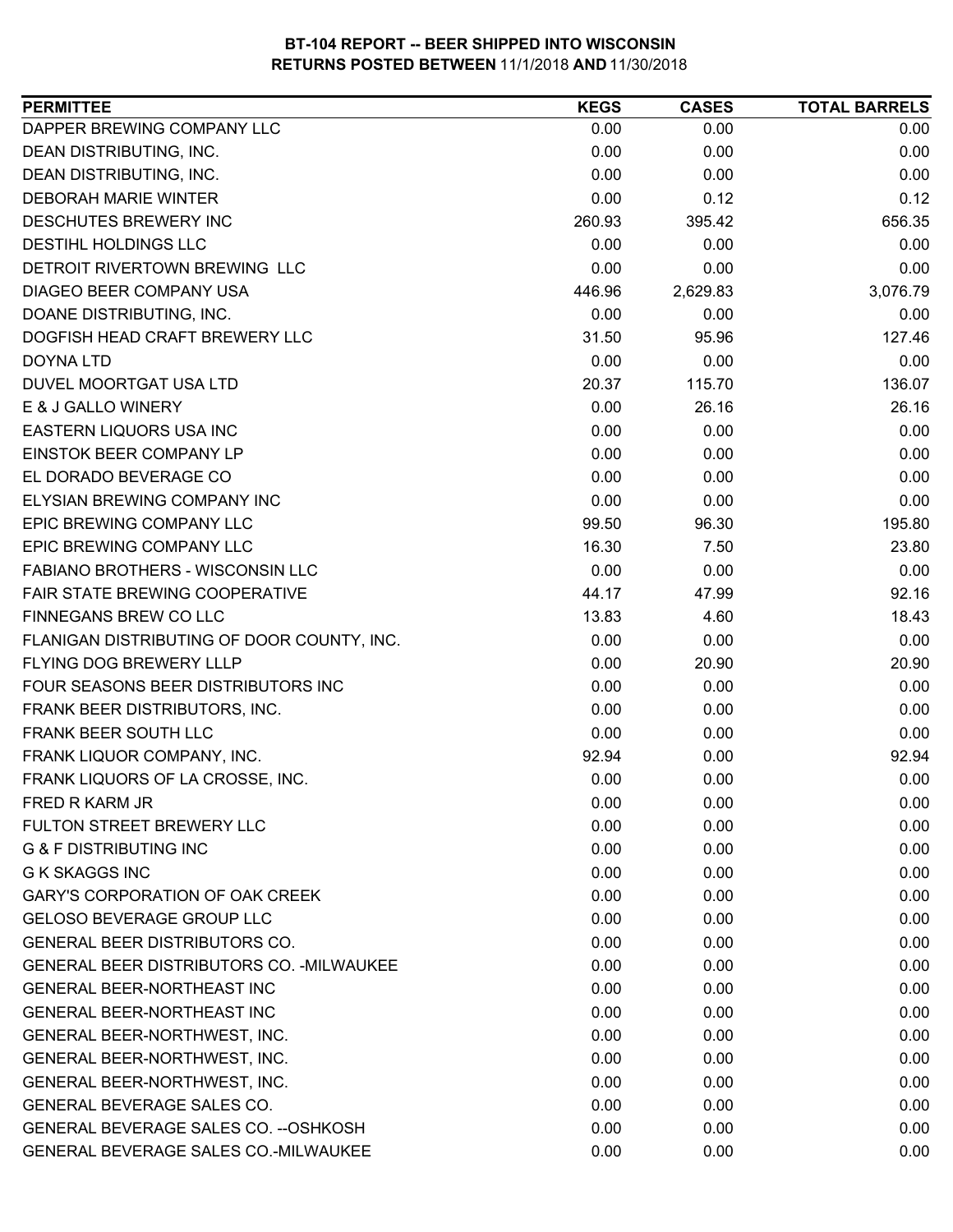| <b>PERMITTEE</b>                                  | <b>KEGS</b> | <b>CASES</b> | <b>TOTAL BARRELS</b> |
|---------------------------------------------------|-------------|--------------|----------------------|
| <b>GEORGE BOZIC JR</b>                            | 0.00        | 5.54         | 5.54                 |
| <b>GLOBAL VILLAGE IMPORTS LLC</b>                 | 0.00        | 0.00         | 0.00                 |
| <b>GMB PARTNERS LLC</b>                           | 19.00       | 56.13        | 75.13                |
| <b>GOOD OMEN BOTTLING LLC</b>                     | 0.00        | 0.00         | 0.00                 |
| <b>GREAT CENTRAL BREWING LLC</b>                  | 0.00        | 0.00         | 0.00                 |
| <b>GREEN BENCH BREWING CO LLC</b>                 | 2.66        | 36.64        | 39.30                |
| <b>GREGORY S HARDMAN</b>                          | 0.00        | 4.52         | 4.52                 |
| <b>GTBC LLC</b>                                   | 0.00        | 0.00         | 0.00                 |
| H C FOODS CO LTD                                  | 0.00        | 0.00         | 0.00                 |
| <b>HALES ALES LTD</b>                             | 0.00        | 0.00         | 0.00                 |
| HARPOON DISTRIBUTING COMPANY                      | 4.38        | 15.24        | 19.62                |
| HEINEKEN USA INCORPORATED                         | 141.13      | 3,941.65     | 4,082.78             |
| HENDRICKS BEVERAGE, INC.                          | 0.00        | 0.00         | 0.00                 |
| HIGH COUNTRY BREWERY INC                          | 0.00        | 0.00         | 0.00                 |
| HOFBRAUHAUS OF AMERICA, LLC                       | 76.70       | 1.61         | 78.31                |
| HOME BREW MART INC                                | 53.48       | 81.31        | 134.79               |
| HOP BUTCHER FOR THE WORLD LLC                     | 0.00        | 0.00         | 0.00                 |
| HORSESHOE BEVERAGE CO, LLC                        | 0.00        | 0.00         | 0.00                 |
| <b>ILLYRIAN IMPORT INC</b>                        | 0.00        | 0.00         | 0.00                 |
| INDEED BREWING COMPANY LLC                        | 12.36       | 20.99        | 33.35                |
| INDIAN PEAKS BREWING COMPANY                      | 32.68       | 80.08        | 112.76               |
| <b>INTERNATIONAL DISTILLERS &amp; VINTERS LTD</b> | 0.00        | 92.70        | 92.70                |
| <b>INTERTRADE USA COMPANY</b>                     | 0.00        | 0.00         | 0.00                 |
| <b>IRENE WAGNER</b>                               | 17.73       | 0.00         | 17.73                |
| <b>IRON HORSE BEVERAGE LLC</b>                    | 0.00        | 14.72        | 14.72                |
| <b>ISLAND CITY BREWING COMPANY LLC</b>            | 15.52       | 0.00         | 15.52                |
| J. WAKEFIELD BREWING, LLC                         | 0.00        | 0.00         | 0.00                 |
| <b>JBR BREWING LLC</b>                            | 0.00        | 0.00         | 0.00                 |
| <b>JDZ INC</b>                                    | 0.00        | 0.00         | 0.00                 |
| <b>JOHN J COLLETTI</b>                            | 0.00        | 0.00         | 0.00                 |
| JOHNSON BROTHERS OF WISCONSIN INC                 | 0.00        | 0.00         | 0.00                 |
| <b>JOSHUA DETH</b>                                | 15.99       | 36.00        | 51.99                |
| KAY BEER DISTRIBUTING, INC.                       | 0.00        | 0.00         | 0.00                 |
| KEWEENAW BREWING CO LLC                           | 70.00       | 43.40        | 113.40               |
| KOJIMA & INTERNATIONAL ASSOCIATES INC             | 0.00        | 0.00         | 0.00                 |
| KREBS BREWING CO., INC.                           | 13.80       | 16.70        | 30.50                |
| <b>KROMBACHER USA LLC</b>                         | 0.00        | 0.00         | 0.00                 |
| KUHNHENN BREWING CO LLC                           | 1.67        | 0.00         | 1.67                 |
| KYSELA PERE ET FILS LTD                           | 0.00        | 0.00         | 0.00                 |
| LA CROSSE BEVERAGE LLC                            | 0.00        | 0.00         | 0.00                 |
| LABATT USA OPERATING CO LLC                       | 48.00       | 1,000.69     | 1,048.69             |
| <b>LAGUNITAS BREWING CO</b>                       | 178.00      | 407.68       | 585.68               |
| LAKE SUPERIOR BREWING CO LLC                      | 34.24       | 38.20        | 72.44                |
| LEE BEVERAGE OF WISCONSIN LLC                     | 0.00        | 0.00         | 0.00                 |
| LEE BEVERAGE OF WISCONSIN LLC                     | 0.00        | 0.00         | 0.00                 |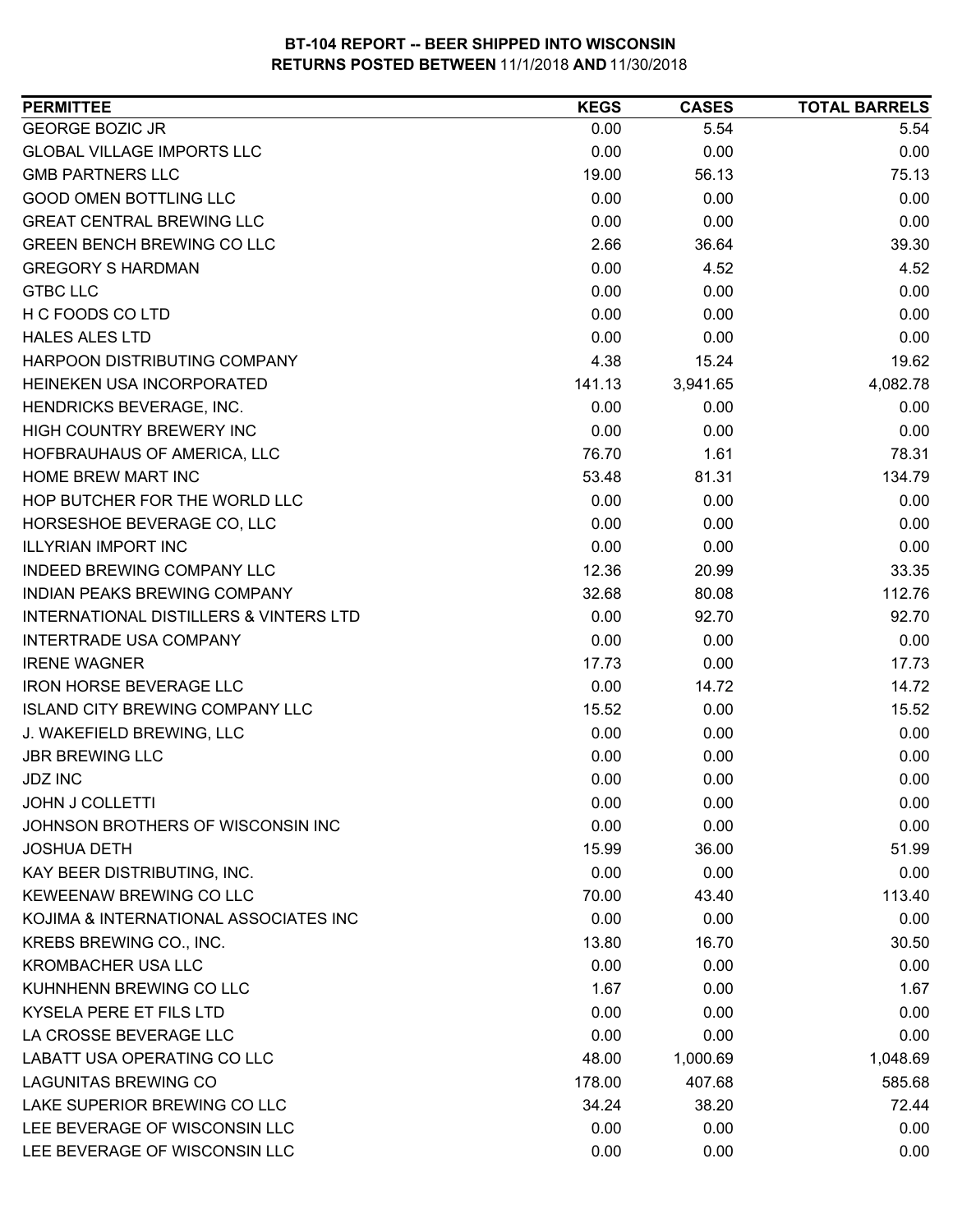| LEE BEVERAGE OF WISCONSIN LLC<br>0.00<br>0.00<br>0.00<br>LEFT COAST BREWING CO<br>0.00<br>0.00<br>0.00<br>LENA BEVERAGE COMPANY<br>1.16<br>1.16<br>0.00<br>LIFT BRIDGE BREWING TECHNOLOGIES LLC<br>32.17<br>55.26<br>87.43<br>LOUIS GLUNZ BEER INC<br>9.42<br>54.94<br>45.52<br><b>LUPULIN BREWING LLC</b><br>0.17<br>1.12<br>0.95<br>MAINE BEER COMPANY, LLC<br>3.33<br>10.33<br>7.00<br><b>MANKATO BREWERY LLC</b><br>0.00<br>0.00<br>0.00<br>MANNEKEN-BRUSSEL IMPORTS INC<br>10.23<br>14.10<br>24.33<br>MARK ANTHONY BRANDS INC<br>0.00<br>7,674.09<br>7,674.09<br>MASSACHUSETTS BEVERAGE ALLIANCE LLC<br>0.00<br>0.00<br>0.00<br>0.00<br>MERCENARY BREWERY & DISTILLERY LLC<br>0.00<br>0.00<br>MERCHANT DU VIN CORPORATION<br>0.00<br>2.15<br>2.15<br>METROPOLITAN BREWING LLC<br>0.00<br>0.00<br>0.00<br>0.00<br>0.00<br><b>MHW LTD</b><br>0.00<br>MICHAEL G ANSAY<br>30.70<br>157.43<br>188.13<br>MICHAUD DISTRIBUTING INC<br>0.00<br>0.00<br>0.00<br>MIKERPHONE BREWING LLC<br>0.00<br>0.00<br>0.00<br>MILLERCOORS LLC<br>25,018.90<br>26,105.66<br>1,086.76<br>MOR-DALL ENTERPRISES INC.<br>0.00<br>0.00<br>0.00<br>MOUNTAINEER HOLDINGS LLC<br>0.00<br>0.00<br>0.00<br>MUTUAL WHOLESALE LIQUOR INC<br>0.00<br>0.00<br>0.00<br><b>NDC SYSTEMS LP</b><br>87.16<br>0.00<br>87.16<br>NEBRASKA BREWING CO INC<br>0.00<br>0.00<br>0.00<br>1,218.89<br>NEW BELGIUM BREWING COMPANY INC<br>208.83<br>1,010.06<br>NEW HOLLAND BREWING CO LLC<br>0.00<br>0.00<br>0.00<br>NEW YORK MUTUAL TRADING CO INC<br>0.00<br>4.12<br>4.12<br>NOELKE DISTRIBUTORS, INC.<br>0.00<br>0.00<br>0.00<br>7.00<br>NORTH COAST BREWING CO INC<br>23.42<br>30.42<br>NORTHERN UNITED BREWING COMPANY, LLC<br>3.33<br>1.45<br>4.78<br>0.00<br>0.00<br>0.00<br>NORTHWEST BEVERAGES, INC.<br>NOUVEAU VENTURES LLC<br>0.00<br>0.00<br>0.00<br>ODELL BREWING COMPANY<br>13.50<br>35.56<br>49.06<br>OFF-KILTER BREWING INC<br>9.76<br>4.75<br>5.01<br>0.00<br>ONION PUB & BREWERY INC<br>0.00<br>0.00<br>OREGON BREWING COMPANY INC<br>9.36<br>42.66<br>33.30<br>OTT SCHWEITZER DISTRIBUTORSHIP, INC.<br>0.00<br>0.00<br>0.00<br>PABST BREWING COMPANY LLC<br>1,838.48<br>2,037.31<br>198.83<br>PALS BREWING COMPANY, LLC<br>0.00<br>0.00<br>0.00<br>PAMPA BEVERAGES LLC<br>0.00<br>0.00<br>0.00<br>PARADOX BEER COMPANY INC<br>0.00<br>0.00<br>0.00<br>PARK RIDGE DISTRIBUTING, INC.<br>0.00<br>0.00<br>0.00<br>PATERNO IMPORTS LTD<br>0.00<br>0.00<br>0.00<br>PAULANER USA LLC<br>279.51<br>623.50<br>343.99<br>PECATONICA TAP HOUSE COMPANY<br>0.00<br>0.00<br>0.00 | <b>PERMITTEE</b> | <b>KEGS</b> | <b>CASES</b> | <b>TOTAL BARRELS</b> |
|--------------------------------------------------------------------------------------------------------------------------------------------------------------------------------------------------------------------------------------------------------------------------------------------------------------------------------------------------------------------------------------------------------------------------------------------------------------------------------------------------------------------------------------------------------------------------------------------------------------------------------------------------------------------------------------------------------------------------------------------------------------------------------------------------------------------------------------------------------------------------------------------------------------------------------------------------------------------------------------------------------------------------------------------------------------------------------------------------------------------------------------------------------------------------------------------------------------------------------------------------------------------------------------------------------------------------------------------------------------------------------------------------------------------------------------------------------------------------------------------------------------------------------------------------------------------------------------------------------------------------------------------------------------------------------------------------------------------------------------------------------------------------------------------------------------------------------------------------------------------------------------------------------------------------------------------------------------------------------------------------------------------------------------------------------------------------------------------------------------------------------------------------------------------------------------------------------------------------------------------------------------------------------------------------------------------------------------------------------------------------------------------------------------------------------------------------------------------------------------------------------------------------------------------|------------------|-------------|--------------|----------------------|
|                                                                                                                                                                                                                                                                                                                                                                                                                                                                                                                                                                                                                                                                                                                                                                                                                                                                                                                                                                                                                                                                                                                                                                                                                                                                                                                                                                                                                                                                                                                                                                                                                                                                                                                                                                                                                                                                                                                                                                                                                                                                                                                                                                                                                                                                                                                                                                                                                                                                                                                                            |                  |             |              |                      |
|                                                                                                                                                                                                                                                                                                                                                                                                                                                                                                                                                                                                                                                                                                                                                                                                                                                                                                                                                                                                                                                                                                                                                                                                                                                                                                                                                                                                                                                                                                                                                                                                                                                                                                                                                                                                                                                                                                                                                                                                                                                                                                                                                                                                                                                                                                                                                                                                                                                                                                                                            |                  |             |              |                      |
|                                                                                                                                                                                                                                                                                                                                                                                                                                                                                                                                                                                                                                                                                                                                                                                                                                                                                                                                                                                                                                                                                                                                                                                                                                                                                                                                                                                                                                                                                                                                                                                                                                                                                                                                                                                                                                                                                                                                                                                                                                                                                                                                                                                                                                                                                                                                                                                                                                                                                                                                            |                  |             |              |                      |
|                                                                                                                                                                                                                                                                                                                                                                                                                                                                                                                                                                                                                                                                                                                                                                                                                                                                                                                                                                                                                                                                                                                                                                                                                                                                                                                                                                                                                                                                                                                                                                                                                                                                                                                                                                                                                                                                                                                                                                                                                                                                                                                                                                                                                                                                                                                                                                                                                                                                                                                                            |                  |             |              |                      |
|                                                                                                                                                                                                                                                                                                                                                                                                                                                                                                                                                                                                                                                                                                                                                                                                                                                                                                                                                                                                                                                                                                                                                                                                                                                                                                                                                                                                                                                                                                                                                                                                                                                                                                                                                                                                                                                                                                                                                                                                                                                                                                                                                                                                                                                                                                                                                                                                                                                                                                                                            |                  |             |              |                      |
|                                                                                                                                                                                                                                                                                                                                                                                                                                                                                                                                                                                                                                                                                                                                                                                                                                                                                                                                                                                                                                                                                                                                                                                                                                                                                                                                                                                                                                                                                                                                                                                                                                                                                                                                                                                                                                                                                                                                                                                                                                                                                                                                                                                                                                                                                                                                                                                                                                                                                                                                            |                  |             |              |                      |
|                                                                                                                                                                                                                                                                                                                                                                                                                                                                                                                                                                                                                                                                                                                                                                                                                                                                                                                                                                                                                                                                                                                                                                                                                                                                                                                                                                                                                                                                                                                                                                                                                                                                                                                                                                                                                                                                                                                                                                                                                                                                                                                                                                                                                                                                                                                                                                                                                                                                                                                                            |                  |             |              |                      |
|                                                                                                                                                                                                                                                                                                                                                                                                                                                                                                                                                                                                                                                                                                                                                                                                                                                                                                                                                                                                                                                                                                                                                                                                                                                                                                                                                                                                                                                                                                                                                                                                                                                                                                                                                                                                                                                                                                                                                                                                                                                                                                                                                                                                                                                                                                                                                                                                                                                                                                                                            |                  |             |              |                      |
|                                                                                                                                                                                                                                                                                                                                                                                                                                                                                                                                                                                                                                                                                                                                                                                                                                                                                                                                                                                                                                                                                                                                                                                                                                                                                                                                                                                                                                                                                                                                                                                                                                                                                                                                                                                                                                                                                                                                                                                                                                                                                                                                                                                                                                                                                                                                                                                                                                                                                                                                            |                  |             |              |                      |
|                                                                                                                                                                                                                                                                                                                                                                                                                                                                                                                                                                                                                                                                                                                                                                                                                                                                                                                                                                                                                                                                                                                                                                                                                                                                                                                                                                                                                                                                                                                                                                                                                                                                                                                                                                                                                                                                                                                                                                                                                                                                                                                                                                                                                                                                                                                                                                                                                                                                                                                                            |                  |             |              |                      |
|                                                                                                                                                                                                                                                                                                                                                                                                                                                                                                                                                                                                                                                                                                                                                                                                                                                                                                                                                                                                                                                                                                                                                                                                                                                                                                                                                                                                                                                                                                                                                                                                                                                                                                                                                                                                                                                                                                                                                                                                                                                                                                                                                                                                                                                                                                                                                                                                                                                                                                                                            |                  |             |              |                      |
|                                                                                                                                                                                                                                                                                                                                                                                                                                                                                                                                                                                                                                                                                                                                                                                                                                                                                                                                                                                                                                                                                                                                                                                                                                                                                                                                                                                                                                                                                                                                                                                                                                                                                                                                                                                                                                                                                                                                                                                                                                                                                                                                                                                                                                                                                                                                                                                                                                                                                                                                            |                  |             |              |                      |
|                                                                                                                                                                                                                                                                                                                                                                                                                                                                                                                                                                                                                                                                                                                                                                                                                                                                                                                                                                                                                                                                                                                                                                                                                                                                                                                                                                                                                                                                                                                                                                                                                                                                                                                                                                                                                                                                                                                                                                                                                                                                                                                                                                                                                                                                                                                                                                                                                                                                                                                                            |                  |             |              |                      |
|                                                                                                                                                                                                                                                                                                                                                                                                                                                                                                                                                                                                                                                                                                                                                                                                                                                                                                                                                                                                                                                                                                                                                                                                                                                                                                                                                                                                                                                                                                                                                                                                                                                                                                                                                                                                                                                                                                                                                                                                                                                                                                                                                                                                                                                                                                                                                                                                                                                                                                                                            |                  |             |              |                      |
|                                                                                                                                                                                                                                                                                                                                                                                                                                                                                                                                                                                                                                                                                                                                                                                                                                                                                                                                                                                                                                                                                                                                                                                                                                                                                                                                                                                                                                                                                                                                                                                                                                                                                                                                                                                                                                                                                                                                                                                                                                                                                                                                                                                                                                                                                                                                                                                                                                                                                                                                            |                  |             |              |                      |
|                                                                                                                                                                                                                                                                                                                                                                                                                                                                                                                                                                                                                                                                                                                                                                                                                                                                                                                                                                                                                                                                                                                                                                                                                                                                                                                                                                                                                                                                                                                                                                                                                                                                                                                                                                                                                                                                                                                                                                                                                                                                                                                                                                                                                                                                                                                                                                                                                                                                                                                                            |                  |             |              |                      |
|                                                                                                                                                                                                                                                                                                                                                                                                                                                                                                                                                                                                                                                                                                                                                                                                                                                                                                                                                                                                                                                                                                                                                                                                                                                                                                                                                                                                                                                                                                                                                                                                                                                                                                                                                                                                                                                                                                                                                                                                                                                                                                                                                                                                                                                                                                                                                                                                                                                                                                                                            |                  |             |              |                      |
|                                                                                                                                                                                                                                                                                                                                                                                                                                                                                                                                                                                                                                                                                                                                                                                                                                                                                                                                                                                                                                                                                                                                                                                                                                                                                                                                                                                                                                                                                                                                                                                                                                                                                                                                                                                                                                                                                                                                                                                                                                                                                                                                                                                                                                                                                                                                                                                                                                                                                                                                            |                  |             |              |                      |
|                                                                                                                                                                                                                                                                                                                                                                                                                                                                                                                                                                                                                                                                                                                                                                                                                                                                                                                                                                                                                                                                                                                                                                                                                                                                                                                                                                                                                                                                                                                                                                                                                                                                                                                                                                                                                                                                                                                                                                                                                                                                                                                                                                                                                                                                                                                                                                                                                                                                                                                                            |                  |             |              |                      |
|                                                                                                                                                                                                                                                                                                                                                                                                                                                                                                                                                                                                                                                                                                                                                                                                                                                                                                                                                                                                                                                                                                                                                                                                                                                                                                                                                                                                                                                                                                                                                                                                                                                                                                                                                                                                                                                                                                                                                                                                                                                                                                                                                                                                                                                                                                                                                                                                                                                                                                                                            |                  |             |              |                      |
|                                                                                                                                                                                                                                                                                                                                                                                                                                                                                                                                                                                                                                                                                                                                                                                                                                                                                                                                                                                                                                                                                                                                                                                                                                                                                                                                                                                                                                                                                                                                                                                                                                                                                                                                                                                                                                                                                                                                                                                                                                                                                                                                                                                                                                                                                                                                                                                                                                                                                                                                            |                  |             |              |                      |
|                                                                                                                                                                                                                                                                                                                                                                                                                                                                                                                                                                                                                                                                                                                                                                                                                                                                                                                                                                                                                                                                                                                                                                                                                                                                                                                                                                                                                                                                                                                                                                                                                                                                                                                                                                                                                                                                                                                                                                                                                                                                                                                                                                                                                                                                                                                                                                                                                                                                                                                                            |                  |             |              |                      |
|                                                                                                                                                                                                                                                                                                                                                                                                                                                                                                                                                                                                                                                                                                                                                                                                                                                                                                                                                                                                                                                                                                                                                                                                                                                                                                                                                                                                                                                                                                                                                                                                                                                                                                                                                                                                                                                                                                                                                                                                                                                                                                                                                                                                                                                                                                                                                                                                                                                                                                                                            |                  |             |              |                      |
|                                                                                                                                                                                                                                                                                                                                                                                                                                                                                                                                                                                                                                                                                                                                                                                                                                                                                                                                                                                                                                                                                                                                                                                                                                                                                                                                                                                                                                                                                                                                                                                                                                                                                                                                                                                                                                                                                                                                                                                                                                                                                                                                                                                                                                                                                                                                                                                                                                                                                                                                            |                  |             |              |                      |
|                                                                                                                                                                                                                                                                                                                                                                                                                                                                                                                                                                                                                                                                                                                                                                                                                                                                                                                                                                                                                                                                                                                                                                                                                                                                                                                                                                                                                                                                                                                                                                                                                                                                                                                                                                                                                                                                                                                                                                                                                                                                                                                                                                                                                                                                                                                                                                                                                                                                                                                                            |                  |             |              |                      |
|                                                                                                                                                                                                                                                                                                                                                                                                                                                                                                                                                                                                                                                                                                                                                                                                                                                                                                                                                                                                                                                                                                                                                                                                                                                                                                                                                                                                                                                                                                                                                                                                                                                                                                                                                                                                                                                                                                                                                                                                                                                                                                                                                                                                                                                                                                                                                                                                                                                                                                                                            |                  |             |              |                      |
|                                                                                                                                                                                                                                                                                                                                                                                                                                                                                                                                                                                                                                                                                                                                                                                                                                                                                                                                                                                                                                                                                                                                                                                                                                                                                                                                                                                                                                                                                                                                                                                                                                                                                                                                                                                                                                                                                                                                                                                                                                                                                                                                                                                                                                                                                                                                                                                                                                                                                                                                            |                  |             |              |                      |
|                                                                                                                                                                                                                                                                                                                                                                                                                                                                                                                                                                                                                                                                                                                                                                                                                                                                                                                                                                                                                                                                                                                                                                                                                                                                                                                                                                                                                                                                                                                                                                                                                                                                                                                                                                                                                                                                                                                                                                                                                                                                                                                                                                                                                                                                                                                                                                                                                                                                                                                                            |                  |             |              |                      |
|                                                                                                                                                                                                                                                                                                                                                                                                                                                                                                                                                                                                                                                                                                                                                                                                                                                                                                                                                                                                                                                                                                                                                                                                                                                                                                                                                                                                                                                                                                                                                                                                                                                                                                                                                                                                                                                                                                                                                                                                                                                                                                                                                                                                                                                                                                                                                                                                                                                                                                                                            |                  |             |              |                      |
|                                                                                                                                                                                                                                                                                                                                                                                                                                                                                                                                                                                                                                                                                                                                                                                                                                                                                                                                                                                                                                                                                                                                                                                                                                                                                                                                                                                                                                                                                                                                                                                                                                                                                                                                                                                                                                                                                                                                                                                                                                                                                                                                                                                                                                                                                                                                                                                                                                                                                                                                            |                  |             |              |                      |
|                                                                                                                                                                                                                                                                                                                                                                                                                                                                                                                                                                                                                                                                                                                                                                                                                                                                                                                                                                                                                                                                                                                                                                                                                                                                                                                                                                                                                                                                                                                                                                                                                                                                                                                                                                                                                                                                                                                                                                                                                                                                                                                                                                                                                                                                                                                                                                                                                                                                                                                                            |                  |             |              |                      |
|                                                                                                                                                                                                                                                                                                                                                                                                                                                                                                                                                                                                                                                                                                                                                                                                                                                                                                                                                                                                                                                                                                                                                                                                                                                                                                                                                                                                                                                                                                                                                                                                                                                                                                                                                                                                                                                                                                                                                                                                                                                                                                                                                                                                                                                                                                                                                                                                                                                                                                                                            |                  |             |              |                      |
|                                                                                                                                                                                                                                                                                                                                                                                                                                                                                                                                                                                                                                                                                                                                                                                                                                                                                                                                                                                                                                                                                                                                                                                                                                                                                                                                                                                                                                                                                                                                                                                                                                                                                                                                                                                                                                                                                                                                                                                                                                                                                                                                                                                                                                                                                                                                                                                                                                                                                                                                            |                  |             |              |                      |
|                                                                                                                                                                                                                                                                                                                                                                                                                                                                                                                                                                                                                                                                                                                                                                                                                                                                                                                                                                                                                                                                                                                                                                                                                                                                                                                                                                                                                                                                                                                                                                                                                                                                                                                                                                                                                                                                                                                                                                                                                                                                                                                                                                                                                                                                                                                                                                                                                                                                                                                                            |                  |             |              |                      |
|                                                                                                                                                                                                                                                                                                                                                                                                                                                                                                                                                                                                                                                                                                                                                                                                                                                                                                                                                                                                                                                                                                                                                                                                                                                                                                                                                                                                                                                                                                                                                                                                                                                                                                                                                                                                                                                                                                                                                                                                                                                                                                                                                                                                                                                                                                                                                                                                                                                                                                                                            |                  |             |              |                      |
|                                                                                                                                                                                                                                                                                                                                                                                                                                                                                                                                                                                                                                                                                                                                                                                                                                                                                                                                                                                                                                                                                                                                                                                                                                                                                                                                                                                                                                                                                                                                                                                                                                                                                                                                                                                                                                                                                                                                                                                                                                                                                                                                                                                                                                                                                                                                                                                                                                                                                                                                            |                  |             |              |                      |
|                                                                                                                                                                                                                                                                                                                                                                                                                                                                                                                                                                                                                                                                                                                                                                                                                                                                                                                                                                                                                                                                                                                                                                                                                                                                                                                                                                                                                                                                                                                                                                                                                                                                                                                                                                                                                                                                                                                                                                                                                                                                                                                                                                                                                                                                                                                                                                                                                                                                                                                                            |                  |             |              |                      |
|                                                                                                                                                                                                                                                                                                                                                                                                                                                                                                                                                                                                                                                                                                                                                                                                                                                                                                                                                                                                                                                                                                                                                                                                                                                                                                                                                                                                                                                                                                                                                                                                                                                                                                                                                                                                                                                                                                                                                                                                                                                                                                                                                                                                                                                                                                                                                                                                                                                                                                                                            |                  |             |              |                      |
|                                                                                                                                                                                                                                                                                                                                                                                                                                                                                                                                                                                                                                                                                                                                                                                                                                                                                                                                                                                                                                                                                                                                                                                                                                                                                                                                                                                                                                                                                                                                                                                                                                                                                                                                                                                                                                                                                                                                                                                                                                                                                                                                                                                                                                                                                                                                                                                                                                                                                                                                            |                  |             |              |                      |
|                                                                                                                                                                                                                                                                                                                                                                                                                                                                                                                                                                                                                                                                                                                                                                                                                                                                                                                                                                                                                                                                                                                                                                                                                                                                                                                                                                                                                                                                                                                                                                                                                                                                                                                                                                                                                                                                                                                                                                                                                                                                                                                                                                                                                                                                                                                                                                                                                                                                                                                                            |                  |             |              |                      |
|                                                                                                                                                                                                                                                                                                                                                                                                                                                                                                                                                                                                                                                                                                                                                                                                                                                                                                                                                                                                                                                                                                                                                                                                                                                                                                                                                                                                                                                                                                                                                                                                                                                                                                                                                                                                                                                                                                                                                                                                                                                                                                                                                                                                                                                                                                                                                                                                                                                                                                                                            |                  |             |              |                      |
|                                                                                                                                                                                                                                                                                                                                                                                                                                                                                                                                                                                                                                                                                                                                                                                                                                                                                                                                                                                                                                                                                                                                                                                                                                                                                                                                                                                                                                                                                                                                                                                                                                                                                                                                                                                                                                                                                                                                                                                                                                                                                                                                                                                                                                                                                                                                                                                                                                                                                                                                            |                  |             |              |                      |
|                                                                                                                                                                                                                                                                                                                                                                                                                                                                                                                                                                                                                                                                                                                                                                                                                                                                                                                                                                                                                                                                                                                                                                                                                                                                                                                                                                                                                                                                                                                                                                                                                                                                                                                                                                                                                                                                                                                                                                                                                                                                                                                                                                                                                                                                                                                                                                                                                                                                                                                                            |                  |             |              |                      |
|                                                                                                                                                                                                                                                                                                                                                                                                                                                                                                                                                                                                                                                                                                                                                                                                                                                                                                                                                                                                                                                                                                                                                                                                                                                                                                                                                                                                                                                                                                                                                                                                                                                                                                                                                                                                                                                                                                                                                                                                                                                                                                                                                                                                                                                                                                                                                                                                                                                                                                                                            |                  |             |              |                      |
|                                                                                                                                                                                                                                                                                                                                                                                                                                                                                                                                                                                                                                                                                                                                                                                                                                                                                                                                                                                                                                                                                                                                                                                                                                                                                                                                                                                                                                                                                                                                                                                                                                                                                                                                                                                                                                                                                                                                                                                                                                                                                                                                                                                                                                                                                                                                                                                                                                                                                                                                            |                  |             |              |                      |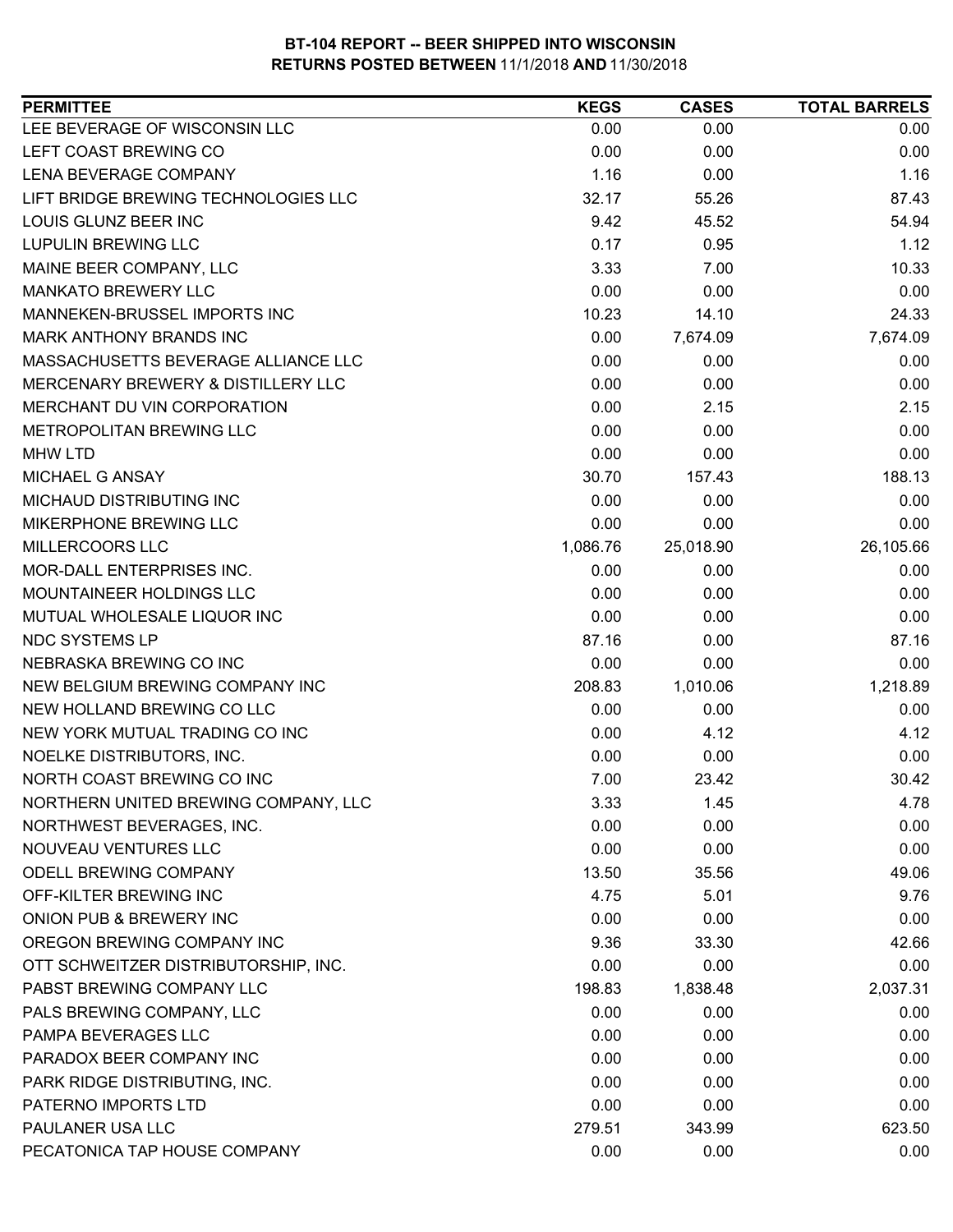| PEHLER DISTRIBUTING, INC.<br>0.00<br>0.00             | 0.00     |
|-------------------------------------------------------|----------|
| PERENNIAL PARTNERS LLC<br>3.33<br>3.87                | 7.20     |
| 0.00<br>PHIL KNUTSEN<br>0.00                          | 0.00     |
| PHILLIPS WINE COMPANY<br>0.00<br>0.00                 | 0.00     |
| PIPEWORKS PRODUCTION LLC<br>9.51<br>24.86             | 34.37    |
| PRO-LIQUITECH LLC<br>0.00<br>0.00                     | 0.00     |
| PROST BREWING COMPANY LLC<br>5.22<br>0.00             | 5.22     |
| RATAS WHOLESALE LIQUOR COMPANY<br>0.00<br>0.00        | 0.00     |
| 0.00<br><b>RAVEN BRANDS INC</b><br>0.00               | 0.00     |
| RENEGADE BREWING COMPANY LLC<br>3.33<br>9.43          | 12.76    |
| <b>RICHARD D KATECHIS</b><br>23.35<br>78.35           | 101.70   |
| S & H INDEPENDENT PREMIUM BRANDS LLC<br>0.00<br>29.79 | 29.79    |
| 0.00<br>0.00<br>S. & S. DISTRIBUTING, INC.            | 0.00     |
| S. & S. DISTRIBUTING, INC.<br>0.00<br>0.00            | 0.00     |
| SAPPORO USA INC<br>14.79<br>45.51                     | 60.30    |
| 0.00<br>0.00<br>SARATOGA LIQUOR CO., INC.             | 0.00     |
| SAUGATUCK BREWING COMPANY INC<br>3.68<br>12.34        | 16.02    |
| <b>SHANE WELCH</b><br>3.40<br>47.32                   | 50.72    |
| 1.98<br>SHELTON BROTHERS INC<br>15.35                 | 17.33    |
| <b>SHORTS BREWING COMPANY</b><br>33.00<br>42.20       | 75.20    |
| 921.31<br>SIERRA NEVADA BREWING COMPANY<br>99.87      | 1,021.18 |
| SINGHA NORTH AMERICA INC<br>0.00<br>0.00              | 0.00     |
| SOLEMN OATH BREWERY LLC<br>11.83<br>45.97             | 57.80    |
| SOUTHERN GRIST BREWING COMPANY<br>0.00<br>4.84        | 4.84     |
| SOUTHERN TIER BREWING COMPANY LLC<br>11.65<br>57.49   | 69.14    |
| SP3 LLC<br>0.00<br>0.00                               | 0.00     |
| 0.00<br><b>SRB OPERATIONS LLC</b><br>0.00             | 0.00     |
| ST KILLIAN IMPORTING CO INC<br>0.00<br>0.00           | 0.00     |
| 0.00<br><b>STEVE CRIDER</b><br>0.00                   | 0.00     |
| STONE BREWING CO LLC<br>50.00<br>501.30               | 551.30   |
| 0.00<br>0.00<br><b>SUGAR CREEK ACQUISITION LLC</b>    | 0.00     |
| <b>SUMMIT BREWING COMPANY</b><br>218.67<br>303.12     | 521.79   |
| SUN KING BREWING CO LLC<br>0.00<br>0.00               | 0.00     |
| SUPERIOR BEVERAGES LLC<br>0.00<br>0.00                | 0.00     |
| <b>SURLY BREWING COMPANY</b><br>250.34<br>323.36      | 573.70   |
| <b>SURVILLE ENTERPRISES CORP</b><br>0.00<br>0.00      | 0.00     |
| SYLWESTER KOLAKOWSKI<br>0.00<br>27.71                 | 27.71    |
| TABLEBLUFF BREWING CO INC<br>0.00<br>0.00             | 0.00     |
| TALLGRASS BREWING COMPANY INC<br>0.00<br>0.00         | 0.00     |
| <b>TERRAPIN BEER COMPANY LLC</b><br>131.50<br>178.02  | 309.52   |
| THE BROOKLYN BREWERY CORPORATION<br>0.00<br>0.00      | 0.00     |
| THE BRUERY LLC<br>10.83<br>17.33                      | 28.16    |
| 0.00<br>THE CHURCH STREET BREWING COMPANY LLC<br>0.00 | 0.00     |
| THE GAMBRINUS COMPANY<br>59.00<br>143.70              | 202.70   |
| THE GREAT LAKES BREWING CO<br>168.99<br>217.28        | 386.27   |